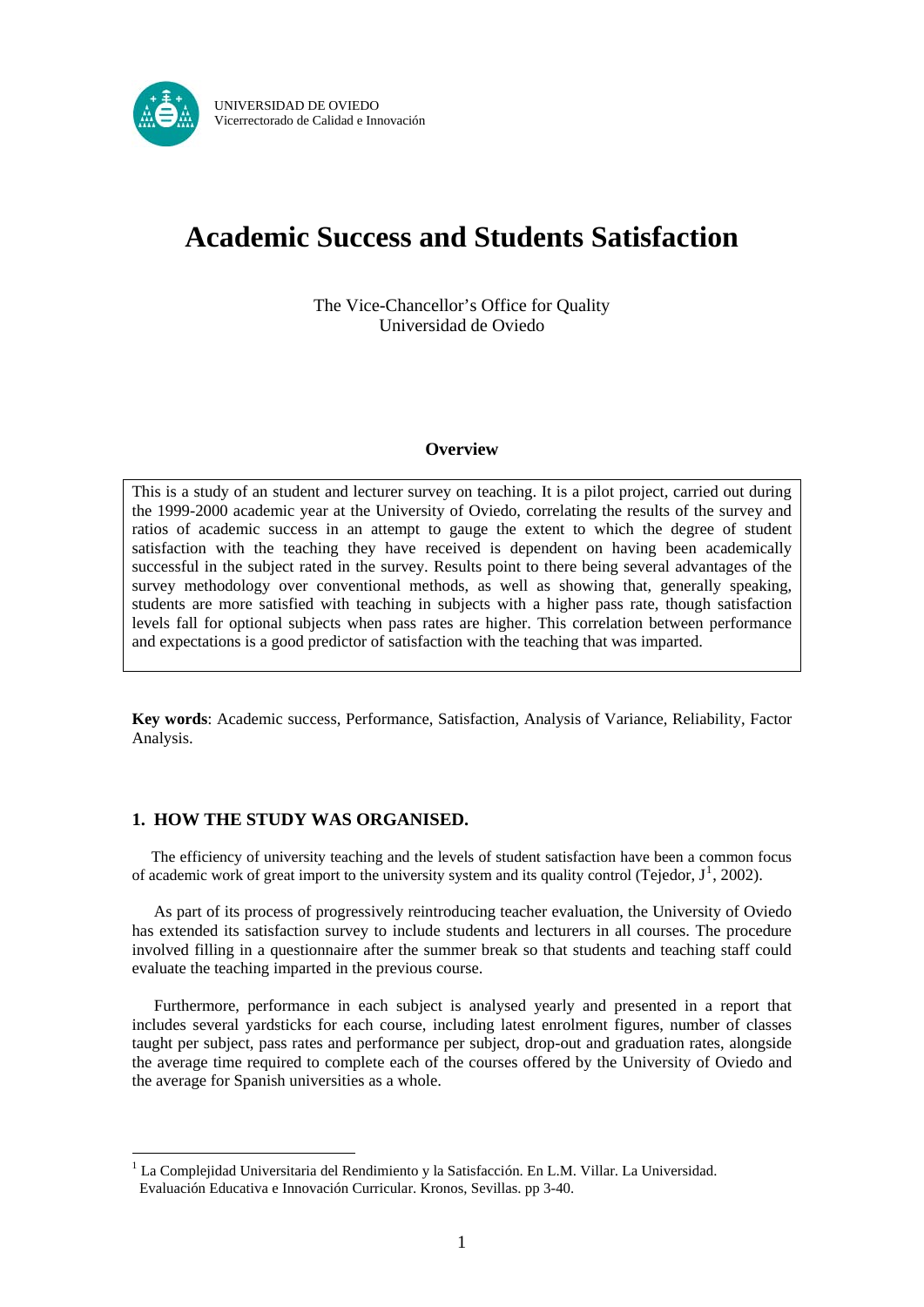

The aim of the study is to analyse the link between academic results and student satisfaction with the teaching they received by comparing the marks given by the students to each lecturer in the satisfaction survey with examination pass rates and performance in the same lecturer's subject.

47,744 valid satisfaction questionnaires were returned by students, with 6,354 students out of a possible 28,312 taking part. The response rate is therefore 22.4%.

As the survey was voluntary, students wishing to express complaints might be more expected to reply. However, a number of control variables, such as lecture attendance rates, were applied in order to measure the goodness and validity of the consultation. Assuming that individuals were telling the truth, no anomalous circumstances were detected in the profile of students who responded to the survey (Harvey, L., [2](#page-1-0)003).<sup>2</sup>

One objective way to measure the success of subjects is by the number of passes. This study did indeed apply *exam pass and performance rates,* defined as the percentage of passes compared to students sitting the exam and the percentage of passes compared to the number of students enrolled in the subject respectively, i.e.

> 100 Registered Students Performance Rate =  $\frac{Exam \text{ Passes}}{x} \times$

Pass Rate = 
$$
\frac{Example}{Students Stiting the Exam} \times 100
$$

 A study of the two rates will provide an analysis not only of the direct link between satisfaction and success but also of student expectation as it changes over a particular course. This will be expressed as the difference between the number of students enrolled and the number of students sitting examinations. Our hypothesis is that this adjustment of expectations largely determines satisfaction with teaching staff and the teaching imparted.

## **2. EXAM PASS RATES, PERFORMANCE AND SATISFACTION**

 The average pass rate for the subjects covered by the study for the 2001/2002 academic year was 70.3%, and the equivalent performance rate was 59.7%. Logically, correlation between the two variables is very high, with a Pearson correlation coefficient of 0.80

|                    |        |        |       | <b>Table 1.- Descriptive Statistics</b> |       |       |        |      |  |  |  |  |  |  |  |
|--------------------|--------|--------|-------|-----------------------------------------|-------|-------|--------|------|--|--|--|--|--|--|--|
|                    | Mean   | s.d.   | Min   | P(25)                                   | P(50) | P(75) | Max    | n    |  |  |  |  |  |  |  |
| <b>Enrolments</b>  | 148.88 | 152.59 |       | 59                                      | 101   | 172   | 1218   | 1462 |  |  |  |  |  |  |  |
| <b>Pass Rate</b>   | 70.26  | 18.64  | 36.40 | 56.60                                   | 68.50 | 85.10 | 99.00  | 1462 |  |  |  |  |  |  |  |
| <b>Performance</b> | 59.73  | 20.96  | 5.00  | 43.98                                   | 60.14 | 76.66 | 100.00 | 1462 |  |  |  |  |  |  |  |

**s.d**.**;** Standard Deviation, **Min;** minimum**, P(25), P(50), P(75);** percentiles 25, 50, 75, **Max**; maximum, **n;** number of subjects

 Grouping subjects according to general satisfaction with teaching shows that over 77% of our students score satisfaction at over five, and 12.3% mark at over 8.

1

<span id="page-1-0"></span><sup>&</sup>lt;sup>2</sup> Student feedback. Quality in Higher Education,  $9(1)$ , pp.3-20.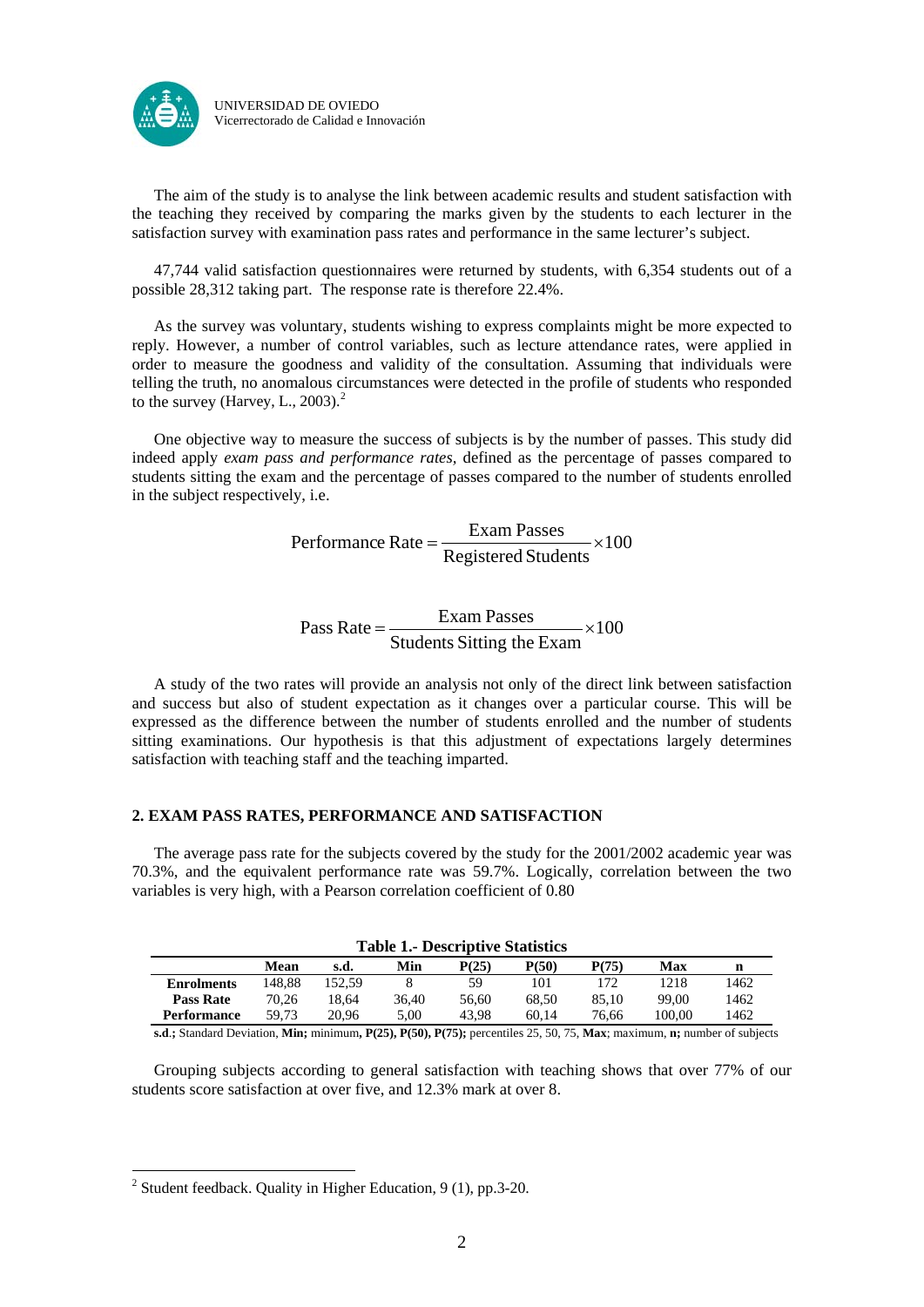

|              | <b>Table 2.- Satisfaction</b> |               |              |  |  |  |  |  |  |  |  |  |
|--------------|-------------------------------|---------------|--------------|--|--|--|--|--|--|--|--|--|
|              | n                             | $\frac{0}{0}$ | Accumulated% |  |  |  |  |  |  |  |  |  |
| $\leq$ 2     | 19                            | 1.3           | 1,3          |  |  |  |  |  |  |  |  |  |
| $2 - 5$      | 307                           | 21,0          | 22,3         |  |  |  |  |  |  |  |  |  |
| $5 - 8$      | 956                           | 65,4          | 87,7         |  |  |  |  |  |  |  |  |  |
| >8           | 180                           | 12,3          | 100,0        |  |  |  |  |  |  |  |  |  |
| <b>Total</b> | 1462                          | 100,0         |              |  |  |  |  |  |  |  |  |  |



**Fig. 1-** The spread of satisfaction scores.

## **3. THE MAIN COMPONENTS OF SATISFACTION**

 Student evaluation of satisfaction is highly correlated throughout the items of the questionnaire, and the principal components (Table 3) indicates how the first factor, linked to item 15 on 'overall satisfaction with the lecturer's work', explains just over 65% of total variance. When a second factor, linked almost completely to item 14 on 'satisfaction with the physical setting in which teaching is imparted', is considered, the percentage of total variance that is explained rises to 72%. These two questions of general satisfaction with teaching staff and physical teaching conditions are therefore the two sources of variance in the questionnaire.

 The component analysis (Table 3) shows that all the original items are well identified by the two factors that were highlighted, and the components (Table 4) similarly indicates that the first factor explains all the initial variables except *Resources*, which is explained by the second component.

|                               | <b>Initial</b><br><b>Autovalues</b> |            |            | Sat. Sq. Sum.<br>extraction |            |            | Sat. Sq. Sum<br>rotation |        |                     |
|-------------------------------|-------------------------------------|------------|------------|-----------------------------|------------|------------|--------------------------|--------|---------------------|
| Component                     | <b>Total</b>                        | % variance | $%$ accum. | <b>Total</b>                | % variance | $%$ accum. | <b>Total</b>             |        | % variance % accum. |
| <b>Overall</b><br>satifaction | 7,810                               | 65,082     | 65,082     | 7,810                       | 65,082     | 65,082     | 7,385                    | 61,544 | 61,544              |
| <b>Resources</b>              | .888                                | 7,404      | 72,486     | .888                        | 7,404      | 72,486     | 1,313                    | 10,941 | 72,486              |
| 3                             | ,717                                | 5,972      | 78,458     |                             |            |            |                          |        |                     |
| 4                             | .557                                | 4,638      | 83,095     |                             |            |            |                          |        |                     |
| 5                             | ,466                                | 3,884      | 86,980     |                             |            |            |                          |        |                     |
| 6                             | .368                                | 3,064      | 90,043     |                             |            |            |                          |        |                     |
| 7                             | .317                                | 2,641      | 92,685     |                             |            |            |                          |        |                     |
| 8                             | .263                                | 2,193      | 94,877     |                             |            |            |                          |        |                     |
| 9                             | .234                                | 1,947      | 96,824     |                             |            |            |                          |        |                     |
| 10                            | ,160                                | 1,334      | 98,158     |                             |            |            |                          |        |                     |
| 11                            | ,121                                | 1,009      | 99,167     |                             |            |            |                          |        |                     |
| 12                            | 9,991E-02                           | .833       | 100,000    |                             |            |            |                          |        |                     |

#### **Table 3.- Explained overall variance**

Extraction Method: Análisis of Main Components.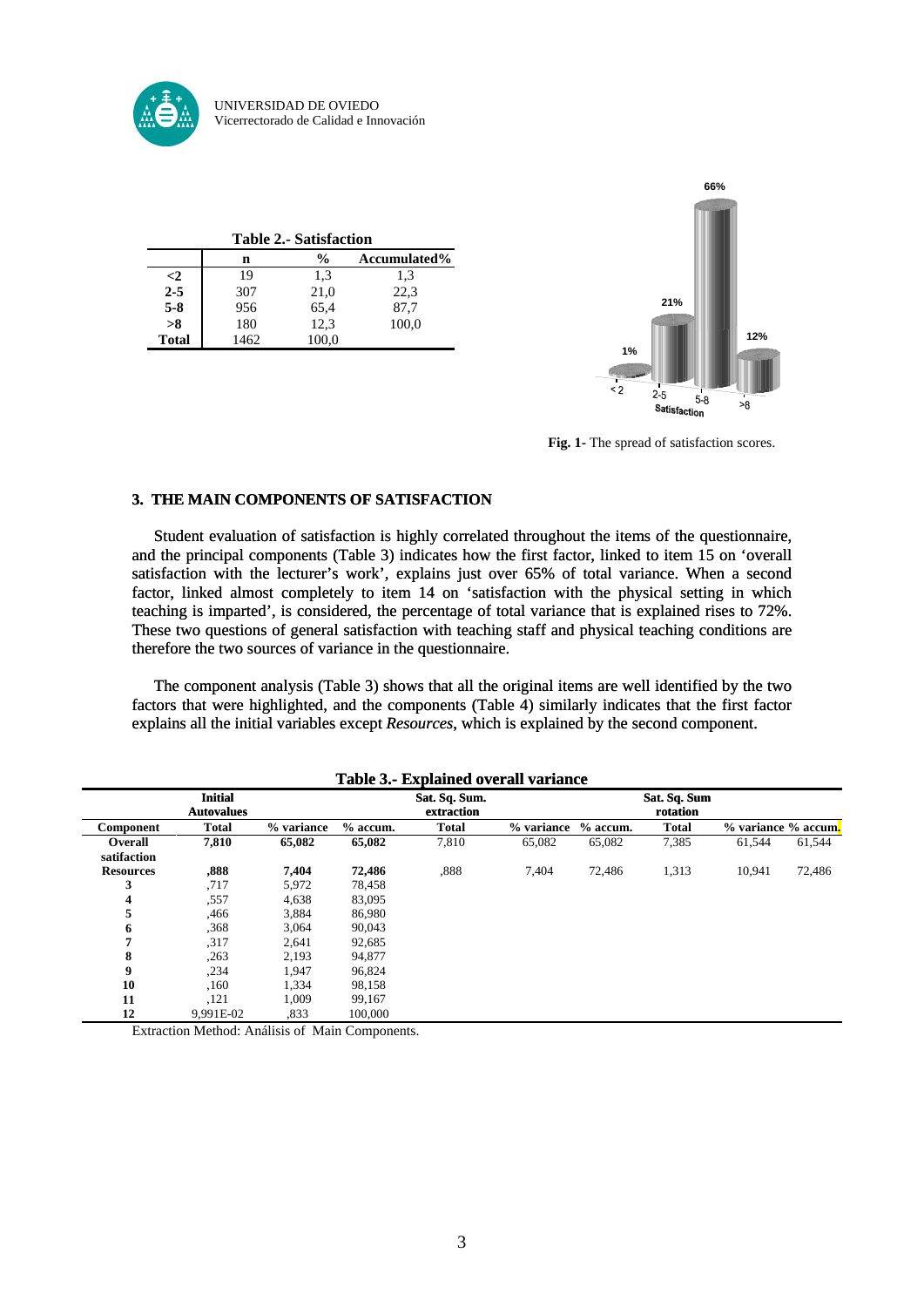

| <b>COMPONENTS</b>           | <b>Initial</b> | <b>Extractón</b> |
|-----------------------------|----------------|------------------|
| <b>Course content</b>       | .789           |                  |
| <b>Course assignments</b>   | .809           |                  |
| <b>Exam marking</b>         | .819           |                  |
| <b>Exam information</b>     | .653           |                  |
| Subject knowledge           | .826           |                  |
| Ability to explain          | .877           |                  |
| <b>Teaching material</b>    | .820           |                  |
| Attitude                    | .884           |                  |
| <b>Personal Relations</b>   | .878           |                  |
| <b>Tutoring</b>             | .871           |                  |
| <b>Resources</b>            |                | .896             |
| <b>Overall satisfaction</b> |                |                  |

#### **Table 4.- Matrix of components**

As factor analysis demonstrates that the two highlited factors correspond to a great degree with the variables of *Satisfaction* and *Resources,* these will be used henceforth so as to maintain the original references.

 A further interesting reference on the student satisfaction questionnaire relates to reliability, which scores 0.948 on Cronbach's alpha test (the appendix provides further details on this test).

## **4. THE RELATIONSHIP BETWEEN ACADEMIC SUCCESS AND STUDENT SATISFACTION**

The analysis covered 1,462 subjects and excluded subjects with less that 8 student enrolled on the course and those that were evaluated by fewer than five students.

 An analysis of the link between success and satisfaction (figure 2) points to there being high values for both variables; no 'anomalous' patterns are found in the position of the subjects in any of the quadrants. .



**Figure 2.-** Scatter diagram of overall satisfaction (V15) and success per subject.

When all the subjects are considered as a whole, satisfaction is clearly seen to increase in line with success. However, the correlations obtained are low, with a Pearson correlation coefficient of 0.352, ranging between 0.257 for studies in the Humanities and 0.413 for Experimental Sciences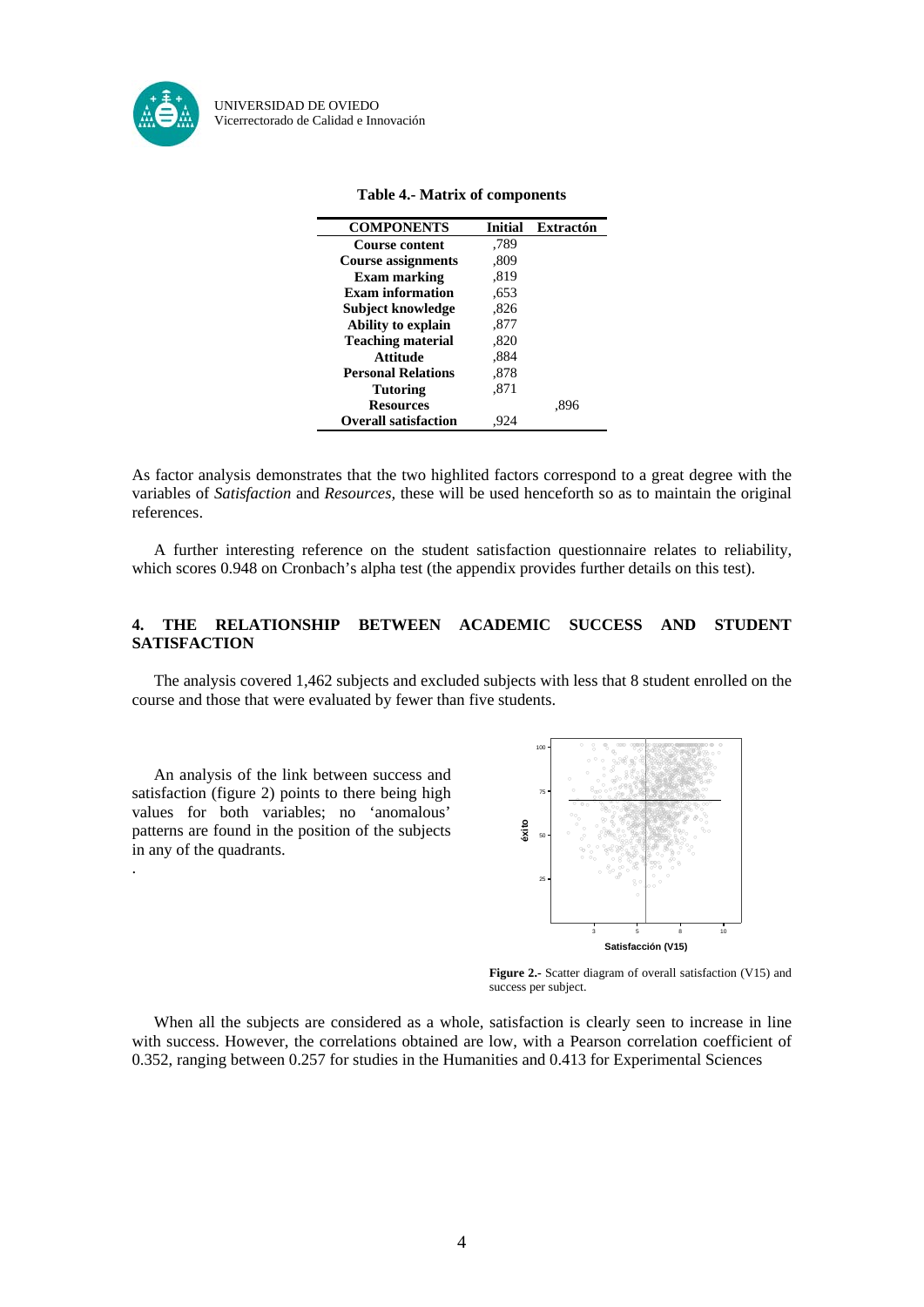

## **4.1. OVERALL SATISFACTION AND 'SUCCESS GROUPS'.**

Given the wide variety in the success rate across different types of subjects, we divided the population into five groups (G1-G5) with roughly the same number of subjects in each of them. Table 5 describes *the Satisfaction, Success* and *Performance* variables for each of the groups that were formed.

|                | Lable 3.- Descriptive data by Groups          |  |  |                    |                                      |                                                             |  |  |  |                |  |  |                    |  |  |                                                                                |  |  |  |
|----------------|-----------------------------------------------|--|--|--------------------|--------------------------------------|-------------------------------------------------------------|--|--|--|----------------|--|--|--------------------|--|--|--------------------------------------------------------------------------------|--|--|--|
|                | <b>Satisfaction with conditions.</b><br>(V14) |  |  |                    | Satisfaction with teaching.<br>(V15) |                                                             |  |  |  | <b>Success</b> |  |  | <b>Performance</b> |  |  |                                                                                |  |  |  |
|                | Mean, s.d. Min Máx N                          |  |  |                    |                                      | Mean s.d Min Máx N Mean s.d. Min Máx N Mean, s.d. Min Máx N |  |  |  |                |  |  |                    |  |  |                                                                                |  |  |  |
| G <sub>1</sub> | 5.73                                          |  |  | .96 3.13 8.67 292  |                                      |                                                             |  |  |  |                |  |  |                    |  |  | 5.38 1.46 1.00 9.17 292 42.61 7.81 14.70 52.94 292 35.12 12.23 5.00 72.73 292  |  |  |  |
| G <sub>2</sub> |                                               |  |  | 1.11 1.43 8.17 293 |                                      | 5.84                                                        |  |  |  |                |  |  |                    |  |  | 1,39 1,22 9,00 293 59,63 3,50 53,09 65,81 293 49,49 13,29 16,00 91,49 293      |  |  |  |
| G <sub>3</sub> | 5.77                                          |  |  | 1.11 1.50 9.00 293 |                                      |                                                             |  |  |  |                |  |  |                    |  |  | 6.10 1.57 1.33 9.23 293 71.33 3.33 65.85 77.00 293 60.39 13.81 11.11 93.48 293 |  |  |  |
| G <sub>4</sub> | 5.79                                          |  |  | 1.26 1.14 8.83 292 |                                      | 6.78                                                        |  |  |  |                |  |  |                    |  |  | 1,42 1,07 9,50 292 82,34 3,25 77,08 88,79 292 72,25 12,75 22,22 100 292        |  |  |  |
| G5             | 5,78 1,41 1,00 9,00 292                       |  |  |                    |                                      |                                                             |  |  |  |                |  |  |                    |  |  | 6.85 1.60 1.78 9.83 292 95.51 3.91 88.89 100 292 81.41 13.54 23.81 1000 292    |  |  |  |

## **Table 5.- Descriptive data by Groups**

 The standard tests used for contrasting normality confirm the hypotheses required for parametric tests. Subsequent ANOVA results (Table 6) indicate significant differences between "subject success groups" as far as general satisfaction is concerned, but not as far as assessment of resources and the physical teaching environment is concerned.

| Table 6.- ANOVA by success groups |              |             |                |              |      |      |  |  |  |  |  |
|-----------------------------------|--------------|-------------|----------------|--------------|------|------|--|--|--|--|--|
|                                   |              | Square Sum. | df             | Square Mean. |      | Sig. |  |  |  |  |  |
|                                   | Inter-groups | .759        | 4              | ,190         | .136 | .969 |  |  |  |  |  |
| <b>Resources</b>                  | Intra-groups | 2027,771    | 1457           | 1.392        |      |      |  |  |  |  |  |
|                                   | <b>Total</b> | 2028,530    | 1461           |              |      |      |  |  |  |  |  |
|                                   | Inter-groups | 461,994     | $\overline{4}$ | 115,498      | 52.0 | ,000 |  |  |  |  |  |
| <b>Satisfaction</b>               | Intra-groups | 3235,120    | 1457           | 2,220        |      |      |  |  |  |  |  |
|                                   | <b>Total</b> | 3697,114    | 1461           |              |      |      |  |  |  |  |  |

 Post hoc Student-Newman-Keuls tests show that differences in the average satisfaction values (Table 7) increase to a significant extent in all groups except the last two, where no significant differences are observed.

|                | Table 7.- Means values for satisfaction |     |                          |      |      |      |  |  |  |  |  |  |
|----------------|-----------------------------------------|-----|--------------------------|------|------|------|--|--|--|--|--|--|
|                |                                         | N   | Subsets for alfa $= .05$ |      |      |      |  |  |  |  |  |  |
|                | 'SUCCESS GROUPS'                        |     |                          |      | 3    |      |  |  |  |  |  |  |
| G <sub>1</sub> | [0, 53)                                 | 292 | 5.37                     |      |      |      |  |  |  |  |  |  |
| G <sub>2</sub> | [53, 65.85]                             | 293 |                          | 5,83 |      |      |  |  |  |  |  |  |
| G <sub>3</sub> | [65.85, 77]                             | 293 |                          |      | 6.10 |      |  |  |  |  |  |  |
| G <sub>4</sub> | [77, 88.8]                              | 292 |                          |      |      | 6,78 |  |  |  |  |  |  |
| G5             | [88.8, 100]                             | 292 |                          |      |      | 6,85 |  |  |  |  |  |  |
|                | Sig.                                    |     | 1.00                     | 1.00 | (0() | .57  |  |  |  |  |  |  |

#### **4.2 SUCCESS AND PERFORMANCE BY 'SATISFACTION GROUPS'**

Having established the basic relationship between satisfaction and academic success, interests shifted towards a more in-depth analysis of the influence exerted on satisfaction by the components associated to the success rate relative to the number of students who responded to the survey (n), and to variation in student expectation between enrolled students and students sitting the examinations, which is expressed as the difference between Success and Performance rates.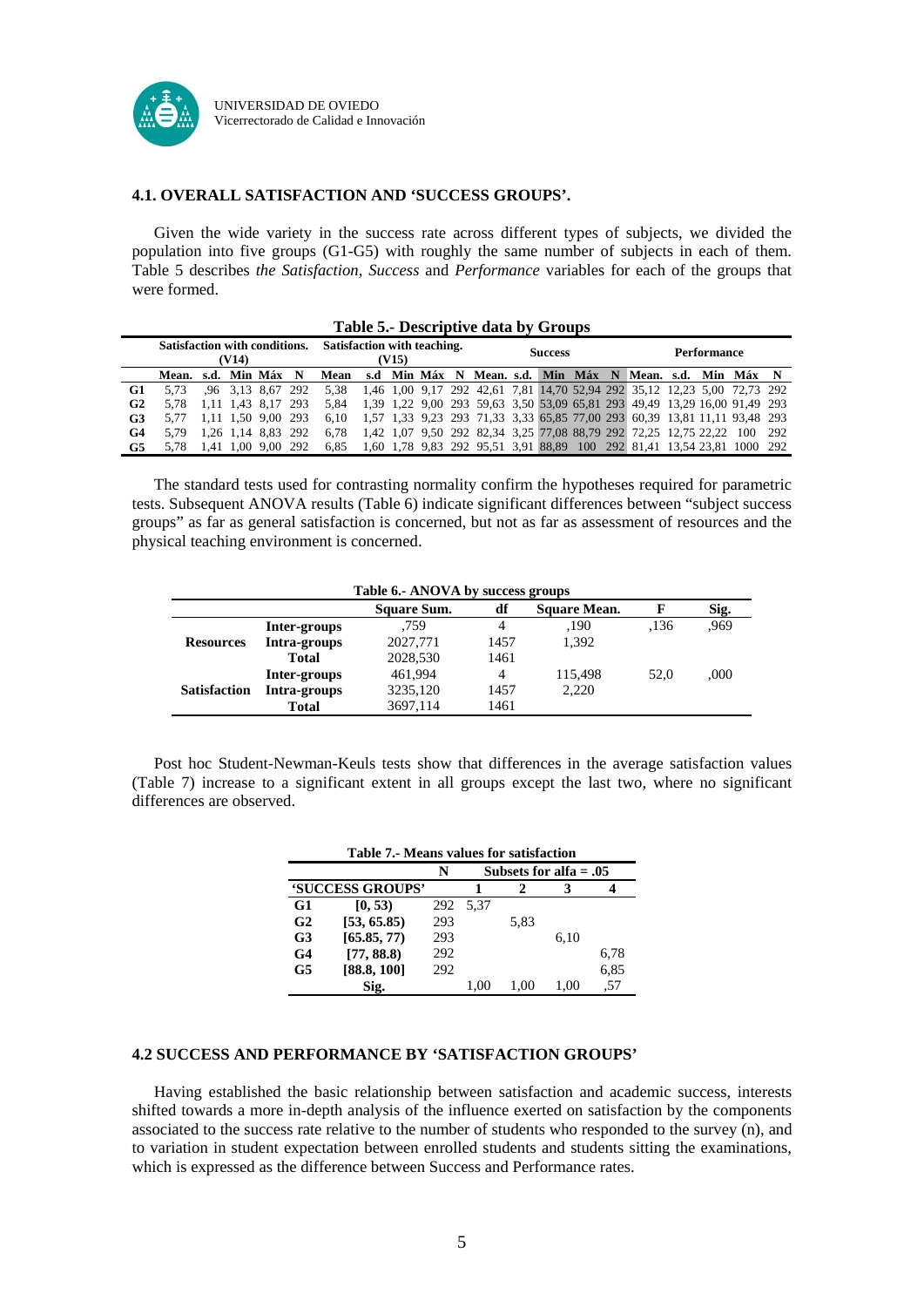

|                    |              | Table 8.- ANOVA per satisfaction groups |      |                     |        |      |
|--------------------|--------------|-----------------------------------------|------|---------------------|--------|------|
|                    |              | Square Sum.                             | df   | <b>Square Mean.</b> | F      | Sig. |
|                    | Inter-groups | 34545.421                               | 3    | 11515.140           | 15.973 | .000 |
| n                  | Intra-grupos | 1051064.503                             | 1458 | 720,895             |        |      |
|                    | Total        | 1085609.924                             | 1461 |                     |        |      |
|                    | Inter-groups | 51734.783                               | 3    | 17244.928           | 53.971 | .000 |
| <b>Success</b>     | Intra-groups | 465866.251                              | 1458 | 319.524             |        |      |
|                    | Total        | 517601.033                              | 1461 |                     |        |      |
|                    | Inter-groups | 64754.341                               | 3    | 21584.780           | 54.506 | .000 |
| <b>Performance</b> | Intra-groups | 577378,891                              | 1458 | 396,007             |        |      |
|                    | Total        | 642133,233                              | 1461 |                     |        |      |
|                    | Inter-groups | 1379.044                                | 3    | 459.681             | 2.931  | ,033 |
| Success-Perf       | Intra-groups | 228692,682                              | 1458 | 156,854             |        |      |
|                    | <b>Total</b> | 230071,726                              | 1461 |                     |        |      |

#### **Table 8.- ANOVA per satisfaction groups**

 A comparison of success and performance rates according to satisfaction groups (Table 8) shows that the differences are highly significant, as also are the differences between the number of students responding to the survey (n), and the new variable Success-Performance, or expectation adjustment.

#### **Table 9.- Pass Rate** Table. 10.- Performance

|                           | Subset for alfa $= .05$ |       |       |       |                           |     | Subset for alfa $= .05$ |       |       |       |
|---------------------------|-------------------------|-------|-------|-------|---------------------------|-----|-------------------------|-------|-------|-------|
| <b>Satisfaction (V15)</b> |                         |       |       |       | <b>Satisfaction</b> (V15) |     |                         |       |       |       |
|                           | 19                      | 58.57 |       |       | <2                        | 19  | 40.95                   |       |       |       |
| $2 - 5$                   | 307                     | 62.54 |       |       | $2 - 5$                   | 307 |                         | 51,15 |       |       |
| $5-8$                     | 956                     |       | 70,53 |       | $5 - 8$                   | 956 |                         |       | 60.21 |       |
| >8                        | 180                     |       |       | 83,34 | >8                        | 180 |                         |       |       | 73,72 |
| Sig.                      |                         | .209  | 000.1 | .000  | Sig.                      |     | 1.000                   | 000.1 | .000. | 1.000 |

#### **Table 11.- Number of Surveys**

|                           |     |       | Subset for alfa $= .05$ |
|---------------------------|-----|-------|-------------------------|
| <b>Satisfaction (V15)</b> |     |       |                         |
| >8                        | 180 | 15,63 |                         |
| $\leq$ 2                  | 19  |       | 26,74                   |
| $2 - 5$                   | 307 |       | 29,88                   |
| $5 - 8$                   | 956 |       | 30,56                   |
| Sig.                      |     | 1,000 | ,699                    |

## **Table 12.- Success-Performance**

|                           | N   |         | Subset for alfa $= .05$ |
|---------------------------|-----|---------|-------------------------|
| <b>Satisfaction (V15)</b> |     |         |                         |
| $\leq$ 2                  | 19  | 17,6207 |                         |
| $2 - 5$                   | 307 |         | 11,3969                 |
| $5-8$                     | 956 |         | 10,3122                 |
| >8                        | 180 |         | 9,6225                  |
|                           |     | 1.000   | 702                     |

Post hoc Student-Newman-Keuls tests point to the conclusion that higher satisfaction levels correspond to those subjects where there are enrolled fewer undergraduates (an average of 16; cf. Table 11), and those where there are higher success and performance ratios (c.f. Tables 9 and 10).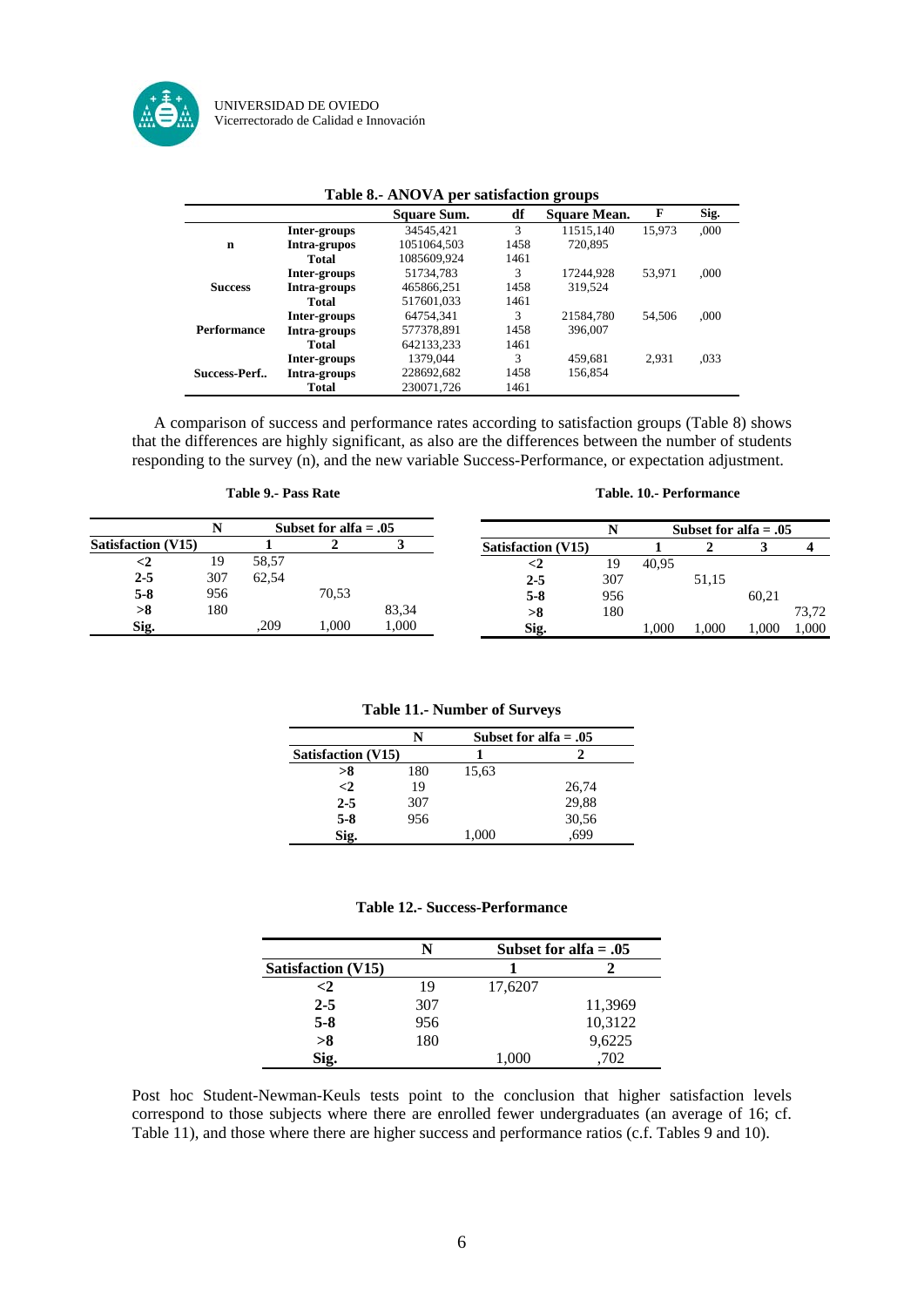

 As for the issue of expectation adjustment, confirmation is made of the initial hypothesis regarding a link between satisfaction and the adjustment of performance rates and pass rates or of registration figures and numbers of students sitting examinations (Table 12).

## **5. SUCCESS / SATISFACTION RATIOS ACCORDING TO TYPES OF STUDY.**

 Finally, we analysed the relationship between success and satisfaction when subjects were grouped according to the type of qualification that they led to (Table 13). This led to the following distribution of averages for success and performance ratios, and for satisfaction with resources and overall teaching (Resources and Satisfaction respectively).

| <b>Table 13.- Frecuency by TYPE OF STUDIES</b> |     |               |       |         |                  |                     |  |  |  |  |  |
|------------------------------------------------|-----|---------------|-------|---------|------------------|---------------------|--|--|--|--|--|
|                                                | N   | $\frac{9}{6}$ | Perf. | Succes. | <b>Resources</b> | <b>Satisfaction</b> |  |  |  |  |  |
| <b>SOCIAL AND LEGAL SCIENCES</b>               | 497 | 34.0          | 60.13 | 70.63   | 5,68             | 6,36                |  |  |  |  |  |
| <b>EXPERIMENTAL SCIENCES</b>                   | 184 | 12.6          | 61.82 | 68.53   | 6.32             | 6,30                |  |  |  |  |  |
| <b>HEALTH SCIENCES</b>                         | 75  | 5.1           | 82.31 | 85.39   | 4.77             | 6,28                |  |  |  |  |  |
| <b>HUMANITIES</b>                              | 156 | 10.7          | 59.82 | 74.00   | 5.78             | 6,16                |  |  |  |  |  |
| <b>INGENIERING STUDIES</b>                     | 550 | 37.6          | 55.55 | 67.39   | 5.81             | 5.99                |  |  |  |  |  |

 These values indicate higher performance ratios and success in the field of Health Sciences, and a greater mismatch in the same ratios in the Humanities and Ingeniering degrees.

 If subjects are divided by squares, according to success and satisfaction, (figure 3), this distribution shows that there is a more direct link between success/performance and satisfaction (squares 1 and 3), in Health Science courses and that Humanities degrees are most often located in squares two and four (low success and high satisfaction or high success and low satisfaction), thus highlighting the fact that, although differences are not significant (p- value 0.944), other variables apart from academic success are nevertheless affecting satisfaction.



**Figure 3.- Scatter graph of subjects by squares.**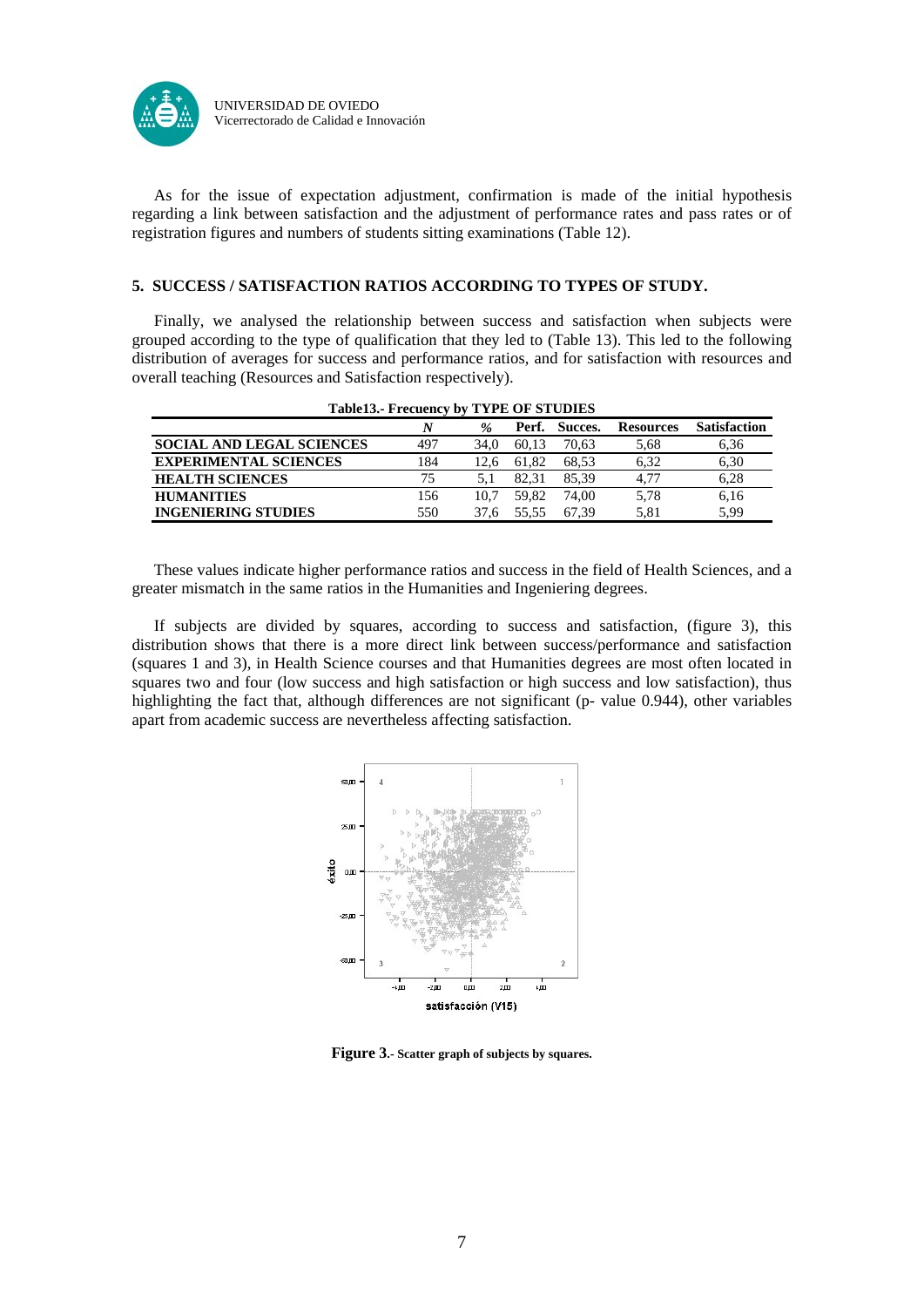

|                                  |           | <b>Subjects in Squares</b> |       |       |                  | Total  |
|----------------------------------|-----------|----------------------------|-------|-------|------------------|--------|
|                                  |           |                            | 2     | 3     | $\boldsymbol{4}$ |        |
| <b>HEALTH SCIENCES</b>           | N         | 28                         | 11    | 24    | 12               | 75     |
|                                  | %T. EST.  | 37.3%                      | 14,7% | 32.0% | 16.0%            | 100,0% |
| <b>EXPERIMENTAL SCIENCES</b>     | N         | 66                         | 34    | 56    | 28               | 184    |
|                                  | % T. EST. | 35.9%                      | 18.5% | 30.4% | 15.2%            | 100.0% |
| <b>SOCIAL AND LEGAL SCIENCES</b> | N         | 164                        | 91    | 155   | 87               | 497    |
|                                  | % T. EST. | 33.0%                      | 18.3% | 31.2% | 17.5%            | 100.0% |
| <b>HUMANITIES</b>                | N         | 51                         | 35    | 42    | 28               | 156    |
|                                  | % T. EST. | 32.7%                      | 22.4% | 26.9% | 17.9%            | 100.0% |
| <b>INGENIERING</b>               | N         | 185                        | 113   | 170   | 82               | 550    |
|                                  | % T. EST. | 33.6%                      | 20,5% | 30.9% | 14.9%            | 100,0% |
| <b>Total</b>                     | N         | 494                        | 284   | 447   | 237              | 1462   |
|                                  | % T. EST. | 33.8%                      | 19.4% | 30.6% | 16.2%            | 100.0% |

## **7. CONCLUSIONS.**

1

The main conclusions that come to light out of this correlation study of academic success, expressed as the pass rate of students sitting the exam, and satisfaction with teaching, are the following:

- 1. The teaching evaluation questionnaire deals with two factors. One relates to general satisfaction, including all the facets related to the dynamics of teaching and learning, and the other relates to the physical environment where teaching is imparted. These issues coincide with those described by other researchers (Aldridge, S. & Rowley, J., 1998)<sup>[3](#page-7-0)</sup>. The high level of reliability of the questionnaire means that its results can be used as a measure of satisfaction levels with teaching and its link with academic success
- 2. The diverse typology and fields of study of the subjects makes any general relationship between academic success and satisfaction difficult to confirm. However, when subjects are grouped according to success levels, there are clear indications that satisfaction with teaching is greater in the higher pass rate groups (the success ratio).
- 3. The difference between enrolments in a subject and examinees is confirmed as a variable affecting the relationship between success and satisfaction; higher levels of dissatisfaction are observed in subjects in which large numbers of enrolled students fail to sit their exams, after not seeing their learning expectations fulfilled.
- 4. Finally, it is noteworthy that the variations noted in the success/satisfaction relationship according to types of study have a certain homogeneity about them with a predominance of a direct relationship between the both variables; however, in the Humanities degrees, there is somewhat greater dispersion, as the inverse relationship is more common. One of the outcomes is that there is a need for more in-depth analysis based on specific subjects and options, so as to flesh out the quality infrastructure of university teaching.

<span id="page-7-0"></span><sup>&</sup>lt;sup>3</sup> Measuring customer satisfaction in higher education. Quality Assurance in Education, 6 (4) pp. 197-204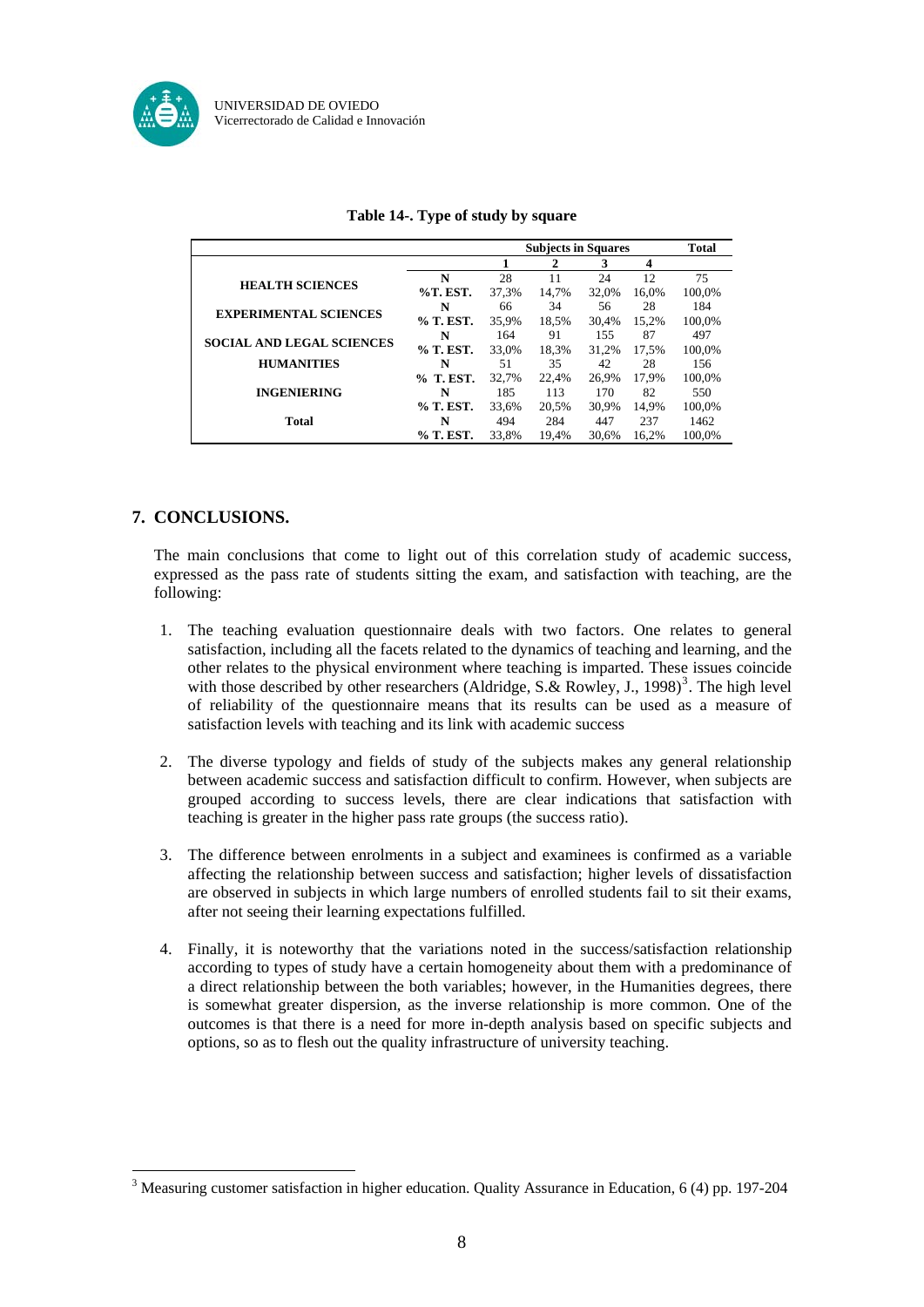

## **Apéndice**

It is showed that the correlations matrix for the items of student satisfaction questionnaire.

|                | <b>Table A.1.- Correlations</b> |                          |                      |                          |       |                          |                          |                  |                          |                          |                          |       |       |
|----------------|---------------------------------|--------------------------|----------------------|--------------------------|-------|--------------------------|--------------------------|------------------|--------------------------|--------------------------|--------------------------|-------|-------|
|                |                                 | V <sub>4</sub>           | V <sub>5</sub>       | V6                       | V7    | V8                       | V9                       | V10              | V11                      | V12                      | V13                      | V14   | V15   |
| V <sub>4</sub> | C.P.                            | 1,00                     | 0,71                 | 0,67                     | 0,52  | 0.67                     | 0.64                     | 0,58             | 0.65                     | 0,59                     | 0.57                     | 0.29  | 0,66  |
|                | Sig.                            | $\overline{\phantom{a}}$ | 0,00                 | 0,00                     | 0,00  | 0.00                     | 0.00                     | 0,00             | 0.00                     | 0,00                     | 0,00                     | 0.00  | 0,00  |
|                | ${\bf N}$                       | 47551                    | 47261                | 47175                    | 47013 | 47490                    | 47468                    | 46808            | 47481                    | 47456                    | 47329                    | 47475 | 47494 |
| V <sub>5</sub> | C.P.                            | 0,71                     | 1,00                 | 0,68                     | 0,50  | 0,61                     | 0,66                     | 0,65             | 0,64                     | 0,62                     | 0,63                     | 0,32  | 0,70  |
|                | Sig.                            | 0,00                     | $\ddot{\phantom{1}}$ | 0.00                     | 0.00  | 0.00                     | 0.00                     | 0,00             | 0,00                     | 0,00                     | 0.00                     | 0.00  | 0,00  |
|                | N                               | 47261                    | 47312                | 46965                    | 46790 | 47263                    | 47243                    | 46632            | 47257                    | 47234                    | 47120                    | 47248 | 47261 |
| V6             | C.P.                            | 0,67                     | 0,68                 | 1,00                     | 0,55  | 0,62                     | 0,67                     | 0,63             | 0,65                     | 0,65                     | 0,66                     | 0,26  | 0,74  |
|                | Sig.                            | 0,00                     | 0,00                 | $\overline{\phantom{a}}$ | 0,00  | 0,00                     | 0,00                     | 0,00             | 0,00                     | 0,00                     | 0,00                     | 0,00  | 0,00  |
|                | N                               | 47175                    | 46965                | 47240                    | 46960 | 47180                    | 47161                    | 46540            | 47168                    | 47148                    | 47027                    | 47166 | 47179 |
| V7             | C.P.                            | 0,52                     | 0,50                 | 0,55                     | 1,00  | 0,52                     | 0,48                     | 0,48             | 0,52                     | 0,51                     | 0,49                     | 0,24  | 0,53  |
|                | Sig.                            | 0,00                     | 0,00                 | 0,00                     |       | 0,00                     | 0,00                     | 0,00             | 0,00                     | 0,00                     | 0,00                     | 0,00  | 0,00  |
|                | $\mathbf N$                     | 47013                    | 46790                | 46960                    | 47093 | 47015                    | 46997                    | 46432            | 47011                    | 46991                    | 46874                    | 47004 | 47027 |
| V8             | C.P.                            | 0,67                     | 0.61                 | 0.62                     | 0,52  | 1,00                     | 0,75                     | 0.62             | 0.78                     | 0,66                     | 0,62                     | 0.27  | 0,73  |
|                | Sig.                            | 0,00                     | 0.00                 | 0,00                     | 0,00  | $\overline{\phantom{a}}$ | 0,00                     | 0,00             | 0,00                     | 0,00                     | 0,00                     | 0.00  | 0,00  |
|                | N                               | 47490                    | 47263                | 47180                    | 47015 | 47606                    | 47566                    | 46857            | 47557                    | 47528                    | 47405                    | 47539 | 47558 |
| V9             | C.P.                            | 0,64                     | 0,66                 | 0,67                     | 0,48  | 0,75                     | 1,00                     | 0,72             | 0,76                     | 0,74                     | 0,74                     | 0,26  | 0,84  |
|                | Sig.                            | 0,00                     | 0,00                 | 0,00                     | 0,00  | 0,00                     | $\overline{\phantom{a}}$ | 0,00             | 0,00                     | 0,00                     | 0,00                     | 0,00  | 0,00  |
|                | $\mathbf N$                     | 47468                    | 47243                | 47161                    | 46997 | 47566                    | 47581                    | 46843            | 47532                    | 47505                    | 47383                    | 47516 | 47532 |
| V10            | C.P.                            | 0,58                     | 0.65                 | 0.63                     | 0,48  | 0.62                     | 0,72                     | 1,00             | 0.69                     | 0.69                     | 0,70                     | 0,29  | 0,74  |
|                | Sig.                            | 0,00                     | 0,00                 | 0,00                     | 0,00  | 0,00                     | 0,00                     | $\overline{ }$ , | 0,00                     | 0,00                     | 0,00                     | 0,00  | 0,00  |
|                | ${\bf N}$                       | 46808                    | 46632                | 46540                    | 46432 | 46857                    | 46843                    | 46888            | 46844                    | 46826                    | 46737                    | 46817 | 46844 |
|                | V11 C.P.                        | 0,65                     | 0,64                 | 0,65                     | 0,52  | 0.78                     | 0,76                     | 0,69             | 1,00                     | 0,81                     | 0,77                     | 0,28  | 0,80  |
|                | Sig.                            | 0,00                     | 0,00                 | 0,00                     | 0,00  | 0,00                     | 0,00                     | 0,00             | $\overline{\phantom{a}}$ | 0,00                     | 0,00                     | 0,00  | 0,00  |
|                | ${\bf N}$                       | 47481                    | 47257                | 47168                    | 47011 | 47557                    | 47532                    | 46844            | 47609                    | 47553                    | 47424                    | 47534 | 47565 |
|                | V12 C.P.                        | 0,59                     | 0,62                 | 0,65                     | 0,51  | 0,66                     | 0,74                     | 0,69             | 0,81                     | 1,00                     | 0,89                     | 0,28  | 0,83  |
|                | Sig.                            | 0,00                     | 0.00                 | 0.00                     | 0.00  | 0.00                     | 0.00                     | 0,00             | 0,00                     | $\overline{\phantom{a}}$ | 0.00                     | 0.00  | 0,00  |
|                | N                               | 47456                    | 47234                | 47148                    | 46991 | 47528                    | 47505                    | 46826            | 47553                    | 47587                    | 47427                    | 47514 | 47545 |
|                | V13 C.P.                        | 0,57                     | 0,63                 | 0,66                     | 0,49  | 0,62                     | 0,74                     | 0,70             | 0,77                     | 0,89                     | 1,00                     | 0,29  | 0,84  |
|                | Sig.                            | 0,00                     | 0,00                 | 0,00                     | 0,00  | 0,00                     | 0,00                     | 0,00             | 0,00                     | 0,00                     | $\overline{\phantom{a}}$ | 0,00  | 0,00  |
|                | $\mathbf N$                     | 47329                    | 47120                | 47027                    | 46874 | 47405                    | 47383                    | 46737            | 47424                    | 47427                    | 47454                    | 47388 | 47419 |
|                | V14 C.P.                        | 0,29                     | 0,32                 | 0,26                     | 0,24  | 0,27                     | 0,26                     | 0,29             | 0,28                     | 0,28                     | 0,29                     | 1,00  | 0,31  |
|                | Sig.                            | 0,00                     | 0,00                 | 0,00                     | 0,00  | 0,00                     | 0,00                     | 0,00             | 0,00                     | 0,00                     | 0,00                     |       | 0,00  |
|                | $\mathbf N$                     | 47475                    | 47248                | 47166                    | 47004 | 47539                    | 47516                    | 46817            | 47534                    | 47514                    | 47388                    | 47603 | 47563 |
| V15            | C.P.                            | 0,66                     | 0,70                 | 0.74                     | 0.53  | 0.73                     | 0,84                     | 0,74             | 0.80                     | 0.83                     | 0,84                     | 0,31  | 1,00  |
|                | Sig.                            | 0,00                     | 0.00                 | 0,00                     | 0.00  | 0,00                     | 0.00                     | 0,00             | 0.00                     | 0,00                     | 0.00                     | 0.00  | ,     |
|                | N                               | 47494                    | 47261                | 47179                    | 47027 | 47558                    | 47532                    | 46844            | 47565                    | 47545                    | 47419                    | 47563 | 47629 |